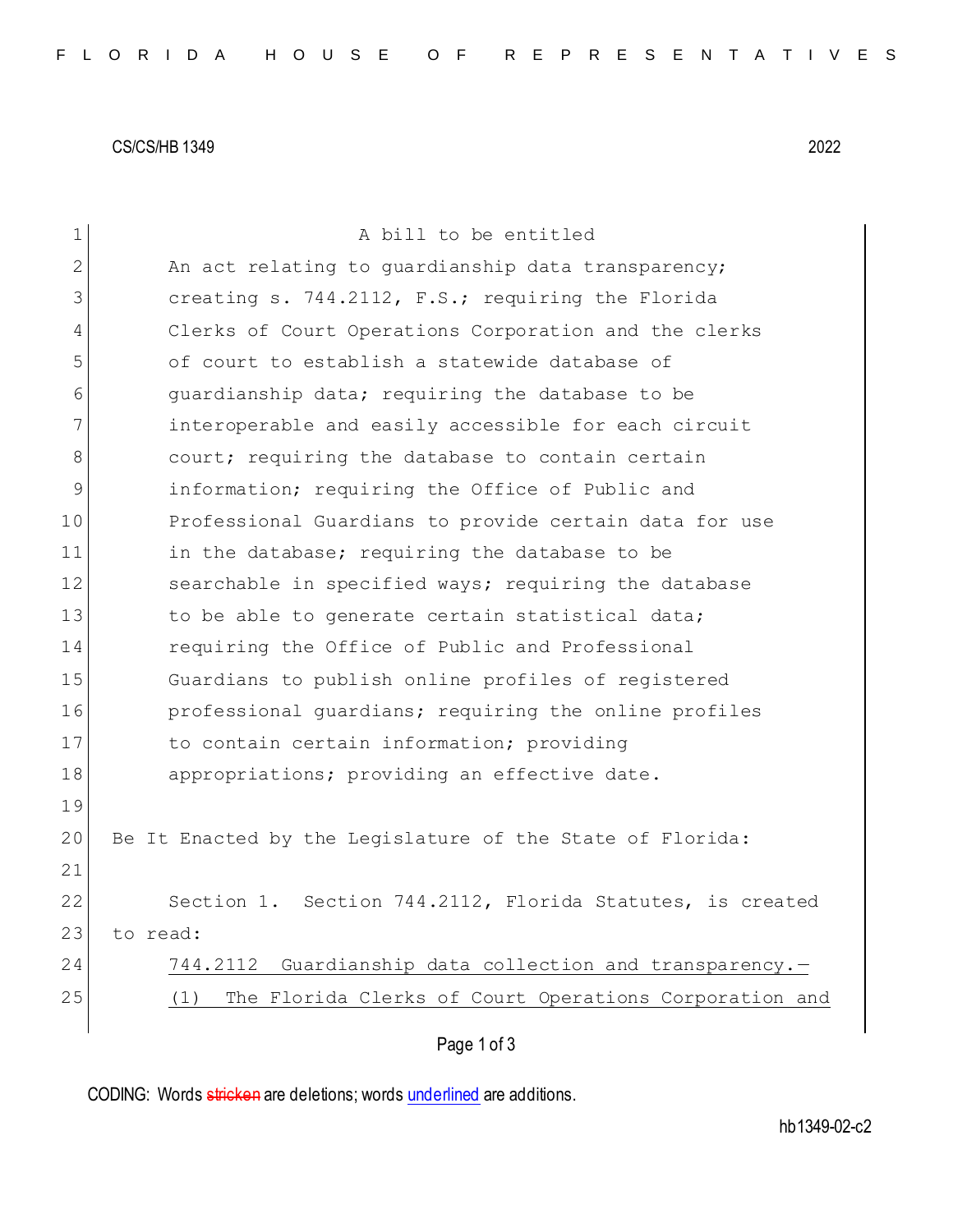## CS/CS/HB 1349 2022

26 the clerks of court shall establish a statewide database of 27 guardianship information to facilitate improving court oversight 28 of guardianship cases. The database must be interoperable with 29 the data systems of each circuit court and have the ability for 30 each circuit court to easily access the data for regular use in 31 judicial proceedings. The database must include, at a minimum, 32 all of the following: 33 (a) The registration and disciplinary data of each 34 professional guardian provided by the Office of Public and 35 Professional Guardians. 36 (b) Information regarding the status of each guardian's 37 compliance with the statutory qualifications for guardianship. 38 (c) The status of statutorily required reports and 39 submissions. 40 (2) The database must be searchable by, at a minimum, the 41 | name of the petitioner, ward, guardian, legal counsel, and other 42 parties to a case; the demographic information of the ward; the 43 guardian's location; and the name of the judge and circuit in 44 which the case is brought. The database must have the ability to 45 generate statewide and circuit-level statistical data to provide 46 assistance to the courts and the Department of Elderly Affairs. 47 The Office of Public and Professional Guardians is directed to 48 share professional quardian registration and disciplinary data 49 for the purposes of this section. 50 (3) The Office of Public and Professional Guardians shall

Page 2 of 3

CODING: Words stricken are deletions; words underlined are additions.